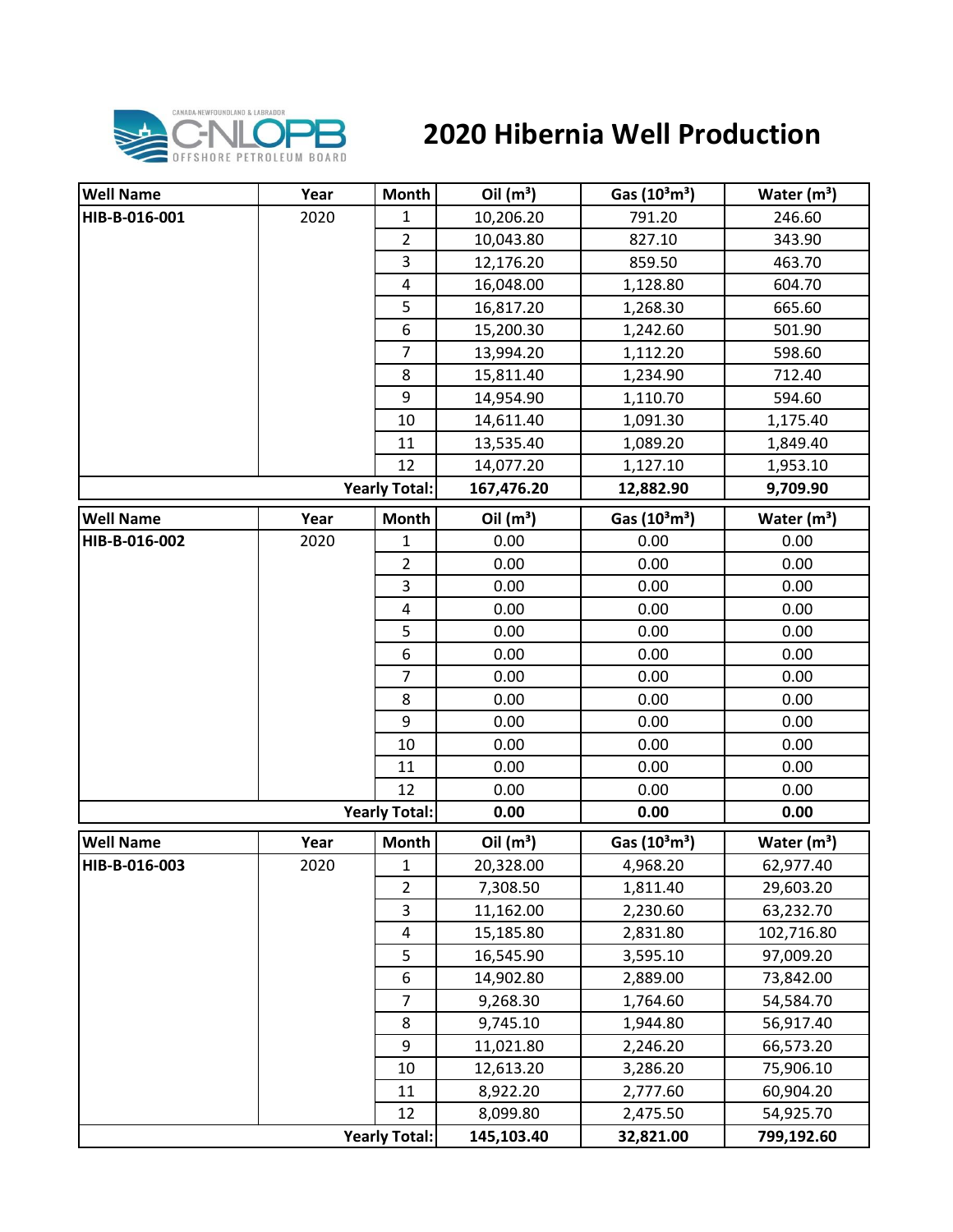| <b>Well Name</b>     | Year | <b>Month</b>  | Oil $(m^3)$ | Gas $(10^3 \text{m}^3)$ | Water $(m^3)$ |
|----------------------|------|---------------|-------------|-------------------------|---------------|
| HIB-B-016-004-Y      | 2020 |               | 39,174.20   | 9,492.00                | 28,394.00     |
|                      |      | $\mathcal{L}$ | 29,577.30   | 7,132.60                | 31,920.30     |
|                      |      | 3             | 43,220.60   | 8,743.10                | 70,894.10     |
|                      |      | 4             | 34,864.10   | 6,977.50                | 80,062.10     |
|                      |      | 5             | 31,308.10   | 6,560.70                | 77,850.00     |
|                      |      | 6             | 22,753.70   | 4,945.30                | 57,885.20     |
|                      |      | 7             | 11,268.90   | 2,424.40                | 39,081.40     |
|                      |      | 8             | 18,967.70   | 4,668.50                | 76,863.30     |
|                      |      | 9             | 18,546.60   | 4,585.40                | 69,032.40     |
|                      |      | 10            | 15,256.30   | 3,688.50                | 56,576.70     |
|                      |      | 11            | 7,205.00    | 1,843.60                | 32,478.00     |
|                      |      | 12            | 195.00      | 48.10                   | 870.60        |
| <b>Yearly Total:</b> |      |               | 272,337.50  | 61,109.70               | 621,908.10    |

| <b>Well Name</b>     | Year | Month          | Oil $(m^3)$ | Gas $(10^3 \text{m}^3)$ | Water $(m^3)$ |
|----------------------|------|----------------|-------------|-------------------------|---------------|
| HIB-B-016-005-Z      | 2020 | 1              | 13,425.80   | 3,198.10                | 17,845.70     |
|                      |      | $\overline{2}$ | 12,584.00   | 3,192.60                | 23,683.20     |
|                      |      | 3              | 12,040.40   | 2,648.60                | 29,397.00     |
|                      |      | 4              | 9,545.40    | 2,236.90                | 30,827.00     |
|                      |      | 5              | 9,214.80    | 2,266.00                | 33,876.50     |
|                      |      | 6              | 2,418.80    | 616.90                  | 8,637.60      |
|                      |      | $\overline{7}$ | 0.00        | 0.00                    | 0.00          |
|                      |      | 8              | 0.00        | 0.00                    | 0.00          |
|                      |      | 9              | 0.00        | 0.00                    | 0.00          |
|                      |      | 10             | 0.00        | 0.00                    | 0.00          |
|                      |      | 11             | 0.00        | 0.00                    | 0.00          |
|                      |      | 12             | 0.00        | 0.00                    | 0.00          |
| <b>Yearly Total:</b> |      |                | 59,229.20   | 14,159.10               | 144,267.00    |

| <b>Well Name</b> | Year | <b>Month</b>         | Oil $(m^3)$ | Gas $(10^3 \text{m}^3)$ | Water $(m^3)$ |
|------------------|------|----------------------|-------------|-------------------------|---------------|
| HIB-B-016-008    | 2020 | 1                    | 21,010.80   | 25,239.40               | 50.50         |
|                  |      | $\overline{2}$       | 12,739.00   | 9,558.90                | 6.60          |
|                  |      | 3                    | 35,119.30   | 34,919.00               | 38.70         |
|                  |      | 4                    | 32,961.70   | 33,147.30               | 33.90         |
|                  |      | 5                    | 32,598.70   | 41,344.90               | 33.00         |
|                  |      | 6                    | 27,985.70   | 49,055.30               | 62.60         |
|                  |      | 7                    | 24,522.10   | 44,768.80               | 65.60         |
|                  |      | 8                    | 3,468.00    | 10,587.10               | 3.50          |
|                  |      | 9                    | 5,565.20    | 16,272.40               | 4.80          |
|                  |      | 10                   | 0.00        | 0.00                    | 0.00          |
|                  |      | 11                   | 0.00        | 0.00                    | 0.00          |
|                  |      | 12                   | 406.70      | 1,137.90                | 0.30          |
|                  |      | <b>Yearly Total:</b> | 196,377.20  | 266,031.00              | 299.50        |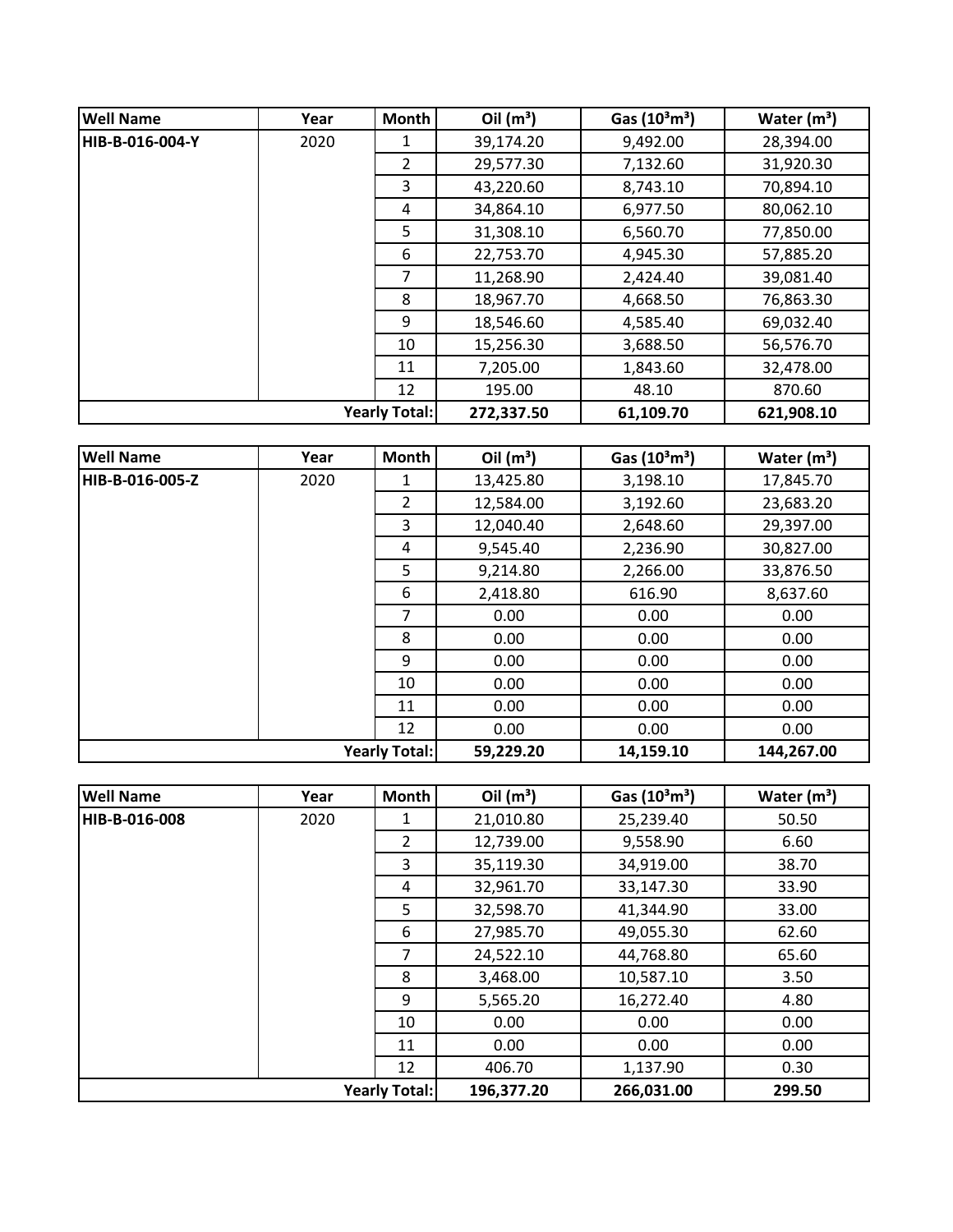| <b>Well Name</b> | Year | <b>Month</b>         | Oil $(m^3)$ | Gas (10 <sup>3</sup> m <sup>3</sup> ) | Water $(m^3)$ |
|------------------|------|----------------------|-------------|---------------------------------------|---------------|
| HIB-B-016-011-Z  | 2020 | $\mathbf{1}$         | 15,576.90   | 5,426.10                              | 12.80         |
|                  |      | $\overline{2}$       | 12,456.90   | 4,397.90                              | 10.70         |
|                  |      | 3                    | 4,330.30    | 1,315.90                              | 3.60          |
|                  |      | 4                    | 10,638.40   | 3,567.50                              | 15.30         |
|                  |      | 5                    | 6,641.30    | 1,926.00                              | 7.50          |
|                  |      | 6                    | 6,533.70    | 1,874.90                              | 6.40          |
|                  |      | $\overline{7}$       | 7,861.80    | 1,727.40                              | 11.30         |
|                  |      | 8                    | 9,010.60    | 2,100.90                              | 12.80         |
|                  |      | 9                    | 6,795.00    | 1,843.90                              | 8.50          |
|                  |      | 10                   | 7,756.80    | 1,970.90                              | 7.80          |
|                  |      | 11                   | 11,353.30   | 2,858.30                              | 12.60         |
|                  |      | 12                   | 1,896.80    | 485.50                                | 2.20          |
|                  |      | <b>Yearly Total:</b> | 100,851.80  | 29,495.20                             | 111.50        |
|                  |      |                      |             |                                       |               |
| <b>Well Name</b> | Year | <b>Month</b>         | Oil $(m^3)$ | Gas (10 <sup>3</sup> m <sup>3</sup> ) | Water $(m^3)$ |
| HIB-B-016-013-Z  | 2020 | 1                    | 5,165.10    | 1,210.60                              | 38,826.20     |
|                  |      | $\overline{2}$       | 2,464.50    | 719.60                                | 32,599.70     |
|                  |      | 3                    | 4,108.20    | 1,160.00                              | 64,869.80     |
|                  |      | $\overline{4}$       | 5,913.80    | 753.30                                | 32,650.80     |
|                  |      | 5                    | 0.00        | 0.00                                  | 0.00          |
|                  |      | 6                    | 11,172.60   | 1,951.70                              | 14,857.00     |
|                  |      | $\overline{7}$       | 13,992.30   | 2,495.30                              | 11,655.00     |
|                  |      | 8                    | 16,572.00   | 3,025.80                              | 58,034.00     |
|                  |      | 9                    | 6,895.40    | 1,792.00                              | 46,019.00     |
|                  |      | 10                   | 5,666.50    | 1,327.40                              | 31,320.00     |
|                  |      | 11                   | 6,100.30    | 1,569.60                              | 45,781.40     |
|                  |      | 12                   | 5,611.60    | 1,486.70                              | 48,035.60     |
|                  |      | <b>Yearly Total:</b> | 83,662.30   | 17,492.00                             | 424,648.50    |
|                  |      |                      |             |                                       |               |
| <b>Well Name</b> | Year | <b>Month</b>         | Oil $(m^3)$ | Gas (10 <sup>3</sup> m <sup>3</sup> ) | Water $(m^3)$ |
| HIB-B-016-014-WV | 2020 | 1                    | 0.00        | 0.00                                  | 0.00          |
|                  |      | $\overline{2}$       | 0.00        | 0.00                                  | 0.00          |
|                  |      | 3                    | 14,317.70   | 1,480.90                              | 27.30         |
|                  |      | 4                    | 15,278.10   | 1,619.20                              | 30.00         |
|                  |      | 5                    | 21,200.40   | 3,836.50                              | 70.80         |
|                  |      | 6                    | 8,629.40    | 1,699.30                              | 31.20         |
|                  |      | $\overline{7}$       | 19,907.10   | 4,550.50                              | 27.00         |
|                  |      | 8                    | 34,421.70   | 8,327.30                              | 24.60         |
|                  |      | 9                    | 32,515.40   | 8,237.00                              | 20.30         |
|                  |      | 10                   | 24,610.80   | 6,964.90                              | 18.80         |
|                  |      | 11                   | 13,108.40   | 4,068.20                              | 17.60         |
|                  |      | 12                   | 18,496.10   | 5,295.70                              | 27.30         |
|                  |      | <b>Yearly Total:</b> | 202,485.10  | 46,079.50                             | 294.90        |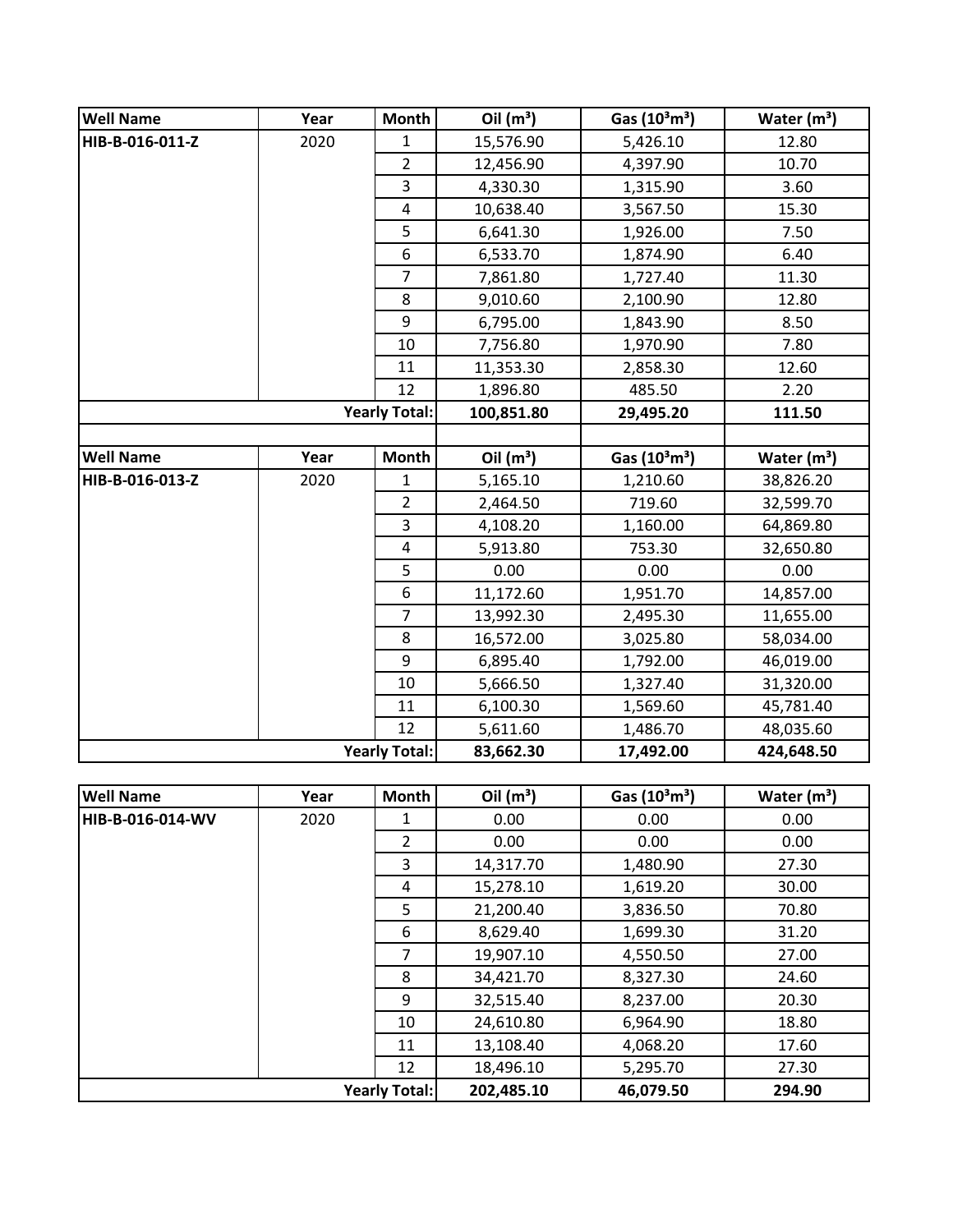| <b>Well Name</b> | Year | Month                | Oil $(m^3)$ | Gas $(10^3 \text{m}^3)$ | Water $(m^3)$ |
|------------------|------|----------------------|-------------|-------------------------|---------------|
| HIB-B-016-017-Z  | 2020 | 1                    | 8,278.50    | 1,899.90                | 2,258.20      |
|                  |      | 2                    | 9,167.20    | 2,186.00                | 3,348.00      |
|                  |      | 3                    | 7,526.60    | 1,550.30                | 3,162.50      |
|                  |      | 4                    | 6,326.70    | 1,123.80                | 2,712.00      |
|                  |      | 5                    | 6,154.60    | 1,163.80                | 2,641.60      |
|                  |      | 6                    | 6,159.50    | 1,240.30                | 2,334.20      |
|                  |      | 7                    | 6,238.00    | 1,137.30                | 2,352.00      |
|                  |      | 8                    | 7,980.60    | 1,389.10                | 2,711.10      |
|                  |      | 9                    | 6,620.00    | 991.40                  | 2,096.40      |
|                  |      | 10                   | 6,686.80    | 969.60                  | 2,131.80      |
|                  |      | 11                   | 7,404.20    | 1,311.60                | 2,829.70      |
|                  |      | 12                   | 5,262.00    | 981.10                  | 1,890.80      |
|                  |      | <b>Yearly Total:</b> | 83,804.70   | 15,944.20               | 30,468.30     |

| <b>Well Name</b>     | Year | Month          | Oil $(m^3)$ | Gas $(10^3 \text{m}^3)$ | Water $(m^3)$ |
|----------------------|------|----------------|-------------|-------------------------|---------------|
| HIB-B-016-018        | 2020 | 1              | 17,800.20   | 41,838.60               | 77.00         |
|                      |      | $\overline{2}$ | 16,782.80   | 33,454.40               | 86.40         |
|                      |      | 3              | 18,400.20   | 32,867.20               | 115.80        |
|                      |      | 4              | 15,699.70   | 31,366.90               | 125.80        |
|                      |      | 5              | 11,503.20   | 21,862.80               | 55.50         |
|                      |      | 6              | 6,296.50    | 8,341.20                | 24.70         |
|                      |      | $\overline{7}$ | 5,529.20    | 6,221.90                | 18.40         |
|                      |      | 8              | 7,003.10    | 9,406.80                | 12.30         |
|                      |      | 9              | 6,613.80    | 9,386.30                | 14.60         |
|                      |      | 10             | 6,420.90    | 11,834.30               | 17.60         |
|                      |      | 11             | 6,206.30    | 14,471.60               | 21.70         |
|                      |      | 12             | 5,949.70    | 14,062.80               | 31.90         |
| <b>Yearly Total:</b> |      |                | 124,205.60  | 235,114.80              | 601.70        |

| <b>Well Name</b> | Year | <b>Month</b>         | Oil $(m^3)$ | Gas $(10^3 \text{m}^3)$ | Water $(m^3)$ |
|------------------|------|----------------------|-------------|-------------------------|---------------|
| HIB-B-016-019-Z  | 2020 |                      | 9,992.60    | 1,240.30                | 16,397.20     |
|                  |      | $\overline{2}$       | 11,283.20   | 1,228.50                | 21,577.00     |
|                  |      | 3                    | 11,151.50   | 1,133.50                | 27,415.60     |
|                  |      | 4                    | 9,481.00    | 1,026.20                | 24,727.20     |
|                  |      | 5                    | 12,190.00   | 1,186.70                | 28,742.80     |
|                  |      | 6                    | 12,340.60   | 1,207.10                | 25,356.00     |
|                  |      | 7                    | 7,920.00    | 761.00                  | 19,342.50     |
|                  |      | 8                    | 12,842.40   | 1,181.40                | 29,630.50     |
|                  |      | 9                    | 14,989.20   | 1,269.10                | 28,793.30     |
|                  |      | 10                   | 15,167.80   | 1,216.70                | 26,665.90     |
|                  |      | 11                   | 9,837.20    | 807.00                  | 20,021.80     |
|                  |      | 12                   | 14,238.00   | 1,187.60                | 29,844.00     |
|                  |      | <b>Yearly Total:</b> | 141,433.50  | 13,445.10               | 298,513.80    |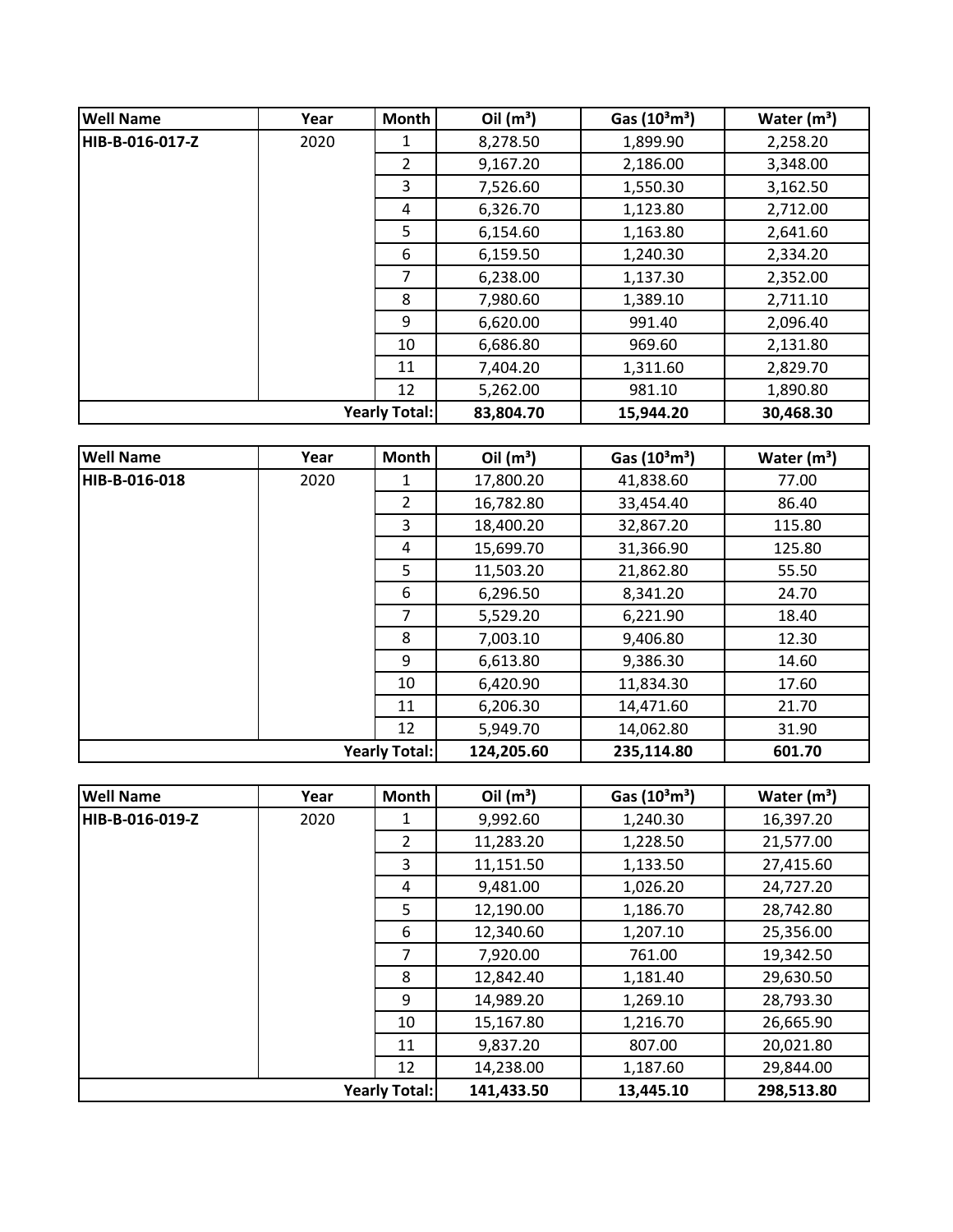| <b>Well Name</b> | Year | Month                | Oil $(m^3)$ | Gas $(10^3 \text{m}^3)$ | Water $(m^3)$ |
|------------------|------|----------------------|-------------|-------------------------|---------------|
| HIB-B-016-022-Z  | 2020 | 1                    | 394.60      | 26.90                   | 0.20          |
|                  |      | $\overline{2}$       | 350.40      | 29.60                   | 0.10          |
|                  |      | 3                    | 0.00        | 0.00                    | 0.00          |
|                  |      | 4                    | 468.30      | 16.20                   | 6.20          |
|                  |      | 5                    | 1,647.20    | 79.80                   | 15.50         |
|                  |      | 6                    | 0.00        | 0.00                    | 0.00          |
|                  |      | 7                    | 1,856.20    | 144.50                  | 1.80          |
|                  |      | 8                    | 4,087.40    | 269.80                  | 2.80          |
|                  |      | 9                    | 5,755.40    | 230.00                  | 2.90          |
|                  |      | 10                   | 5,744.50    | 242.00                  | 3.80          |
|                  |      | 11                   | 2,279.80    | 154.60                  | 0.40          |
|                  |      | 12                   | 4,270.90    | 294.30                  | 0.80          |
|                  |      | <b>Yearly Total:</b> | 26,854.70   | 1,487.70                | 34.50         |

| <b>Well Name</b> | Year | Month                | Oil $(m^3)$ | Gas $(10^3 \text{m}^3)$ | Water $(m^3)$ |
|------------------|------|----------------------|-------------|-------------------------|---------------|
| HIB-B-016-023    | 2020 | 1                    | 30,325.90   | 3,610.60                | 7,477.50      |
|                  |      | $\overline{2}$       | 24,974.10   | 3,094.50                | 9,925.00      |
|                  |      | 3                    | 26,372.00   | 2,874.60                | 14,343.80     |
|                  |      | 4                    | 24,776.80   | 2,577.50                | 13,902.40     |
|                  |      | 5                    | 27,425.40   | 2,851.80                | 15,538.90     |
|                  |      | 6                    | 26,640.60   | 2,843.80                | 13,474.70     |
|                  |      | $\overline{7}$       | 16,151.40   | 1,699.60                | 10,427.40     |
|                  |      | 8                    | 14,845.70   | 1,448.30                | 15,028.20     |
|                  |      | 9                    | 17,918.70   | 1,788.70                | 15,804.80     |
|                  |      | 10                   | 13,778.10   | 1,487.90                | 13,998.60     |
|                  |      | 11                   | 12,920.20   | 1,432.50                | 15,115.80     |
|                  |      | 12                   | 11,294.20   | 1,357.30                | 17,916.40     |
|                  |      | <b>Yearly Total:</b> | 247,423.10  | 27,067.10               | 162,953.50    |

| <b>Well Name</b> | Year | Month                | Oil $(m^3)$ | Gas $(10^3 \text{m}^3)$ | Water $(m^3)$ |
|------------------|------|----------------------|-------------|-------------------------|---------------|
| HIB-B-016-024-Z  | 2020 | 1                    | 0.00        | 0.00                    | 0.00          |
|                  |      | $\overline{2}$       | 0.00        | 0.00                    | 0.00          |
|                  |      | 3                    | 0.00        | 0.00                    | 0.00          |
|                  |      | 4                    | 0.00        | 0.00                    | 0.00          |
|                  |      | 5                    | 0.00        | 0.00                    | 0.00          |
|                  |      | 6                    | 0.00        | 0.00                    | 0.00          |
|                  |      | 7                    | 0.00        | 0.00                    | 0.00          |
|                  |      | 8                    | 0.00        | 0.00                    | 0.00          |
|                  |      | 9                    | 2,355.70    | 320.60                  | 0.40          |
|                  |      | 10                   | 16,664.40   | 2,239.70                | 55.20         |
|                  |      | 11                   | 33,733.60   | 4,816.30                | 253.90        |
|                  |      | 12                   | 46,895.40   | 6,788.50                | 416.80        |
|                  |      | <b>Yearly Total:</b> | 99,649.10   | 14,165.10               | 726.30        |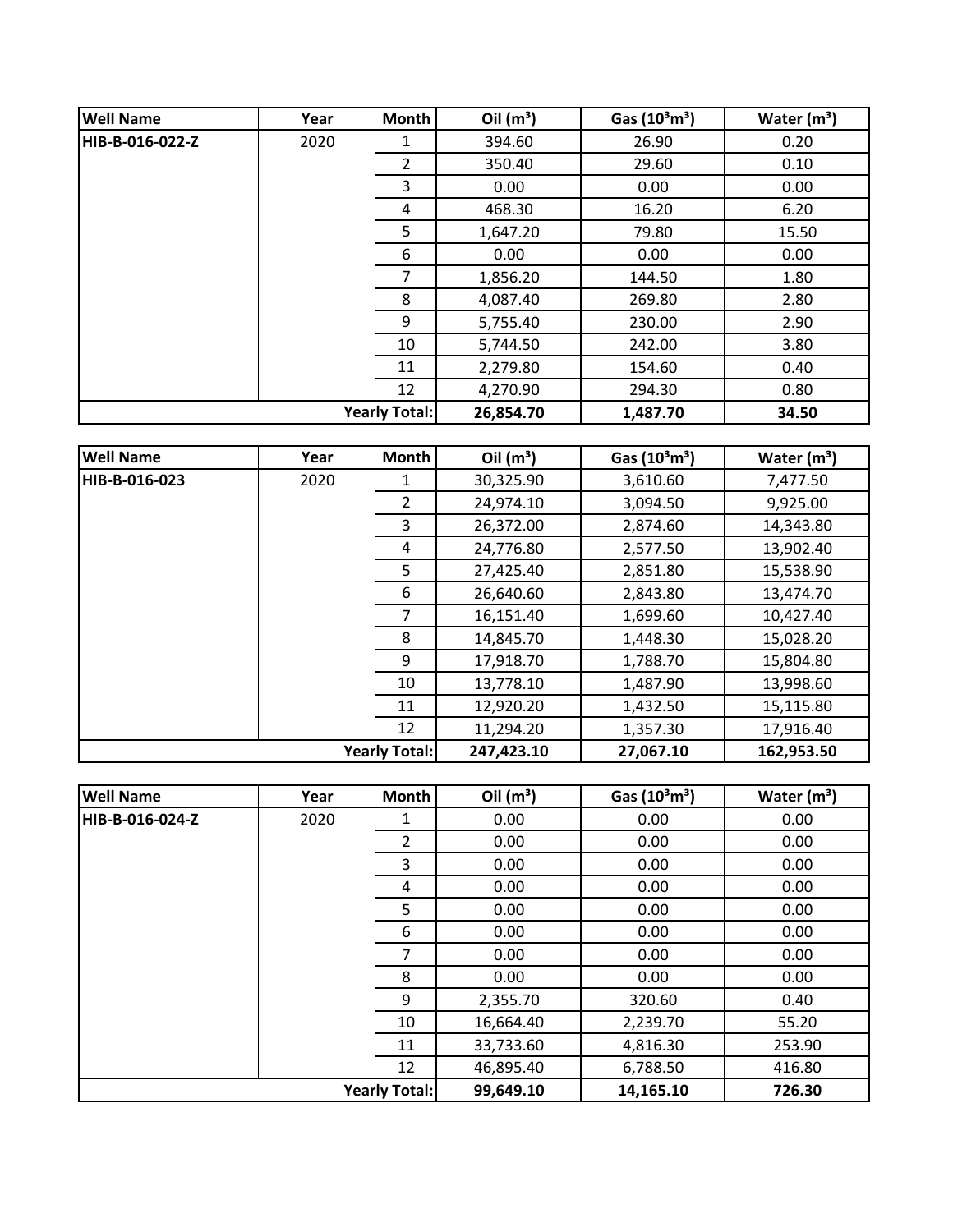| <b>Well Name</b> | Year | <b>Month</b>         | Oil $(m^3)$ | Gas $(10^3 \text{m}^3)$ | Water $(m^3)$ |
|------------------|------|----------------------|-------------|-------------------------|---------------|
| HIB-B-016-028-Z  | 2020 | 1                    | 34,818.00   | 60,939.40               | 75.10         |
|                  |      | $\overline{2}$       | 25,211.70   | 49,885.70               | 84.00         |
|                  |      | 3                    | 12,516.20   | 29,021.90               | 73.10         |
|                  |      | 4                    | 4,047.70    | 7,136.40                | 21.20         |
|                  |      | 5                    | 5,123.10    | 8,837.50                | 34.40         |
|                  |      | 6                    | 577.10      | 1,031.60                | 3.40          |
|                  |      | 7                    | 4,202.60    | 7,379.50                | 29.60         |
|                  |      | 8                    | 9,729.10    | 15,967.20               | 61.90         |
|                  |      | 9                    | 6,718.10    | 10,842.40               | 35.40         |
|                  |      | 10                   | 12,825.70   | 20,027.50               | 65.90         |
|                  |      | 11                   | 13,555.90   | 22,382.90               | 87.60         |
|                  |      | 12                   | 15,090.10   | 26,310.50               | 77.70         |
|                  |      | <b>Yearly Total:</b> | 144,415.30  | 259,762.50              | 649.30        |

| <b>Well Name</b> | Year | Month                | Oil $(m^3)$ | Gas $(10^3 \text{m}^3)$ | Water $(m^3)$ |
|------------------|------|----------------------|-------------|-------------------------|---------------|
| HIB-B-016-029    | 2020 | 1                    | 10,085.30   | 13,787.80               | 89.20         |
|                  |      | $\overline{2}$       | 13,425.10   | 20,099.90               | 61.20         |
|                  |      | 3                    | 21,108.30   | 28,702.10               | 222.00        |
|                  |      | 4                    | 32,378.40   | 46,120.90               | 496.20        |
|                  |      | 5                    | 33,654.80   | 52,355.60               | 316.40        |
|                  |      | 6                    | 33,469.00   | 55,848.30               | 206.70        |
|                  |      | $\overline{7}$       | 31,366.20   | 52,050.00               | 224.90        |
|                  |      | 8                    | 38,588.30   | 64,870.60               | 372.80        |
|                  |      | 9                    | 40,850.20   | 70,316.40               | 264.40        |
|                  |      | 10                   | 35,535.10   | 58,857.70               | 220.70        |
|                  |      | 11                   | 40,722.00   | 68,377.90               | 280.70        |
|                  |      | 12                   | 40,919.10   | 69,861.80               | 290.50        |
|                  |      | <b>Yearly Total:</b> | 372,101.80  | 601,249.00              | 3,045.70      |

| <b>Well Name</b> | Year | Month                | Oil $(m^3)$ | Gas $(10^3 \text{m}^3)$ | Water $(m^3)$ |
|------------------|------|----------------------|-------------|-------------------------|---------------|
| HIB-B-016-030-Y  | 2020 | 1                    | 7,531.10    | 794.80                  | 44.50         |
|                  |      | $\overline{2}$       | 10,208.40   | 1,105.90                | 3.60          |
|                  |      | 3                    | 9,959.80    | 933.70                  | 5.60          |
|                  |      | 4                    | 2,682.60    | 251.80                  | 14.00         |
|                  |      | 5                    | 3,414.60    | 317.80                  | 3.80          |
|                  |      | 6                    | 1,597.30    | 257.40                  | 0.50          |
|                  |      | 7                    | 2,110.50    | 173.00                  | 0.30          |
|                  |      | 8                    | 3,191.80    | 227.40                  | 0.30          |
|                  |      | 9                    | 4,863.30    | 290.10                  | 0.30          |
|                  |      | 10                   | 3,945.20    | 238.40                  | 5.10          |
|                  |      | 11                   | 2,654.00    | 183.00                  | 13.10         |
|                  |      | 12                   | 2,026.70    | 136.00                  | 4.40          |
|                  |      | <b>Yearly Total:</b> | 54,185.30   | 4,909.30                | 95.50         |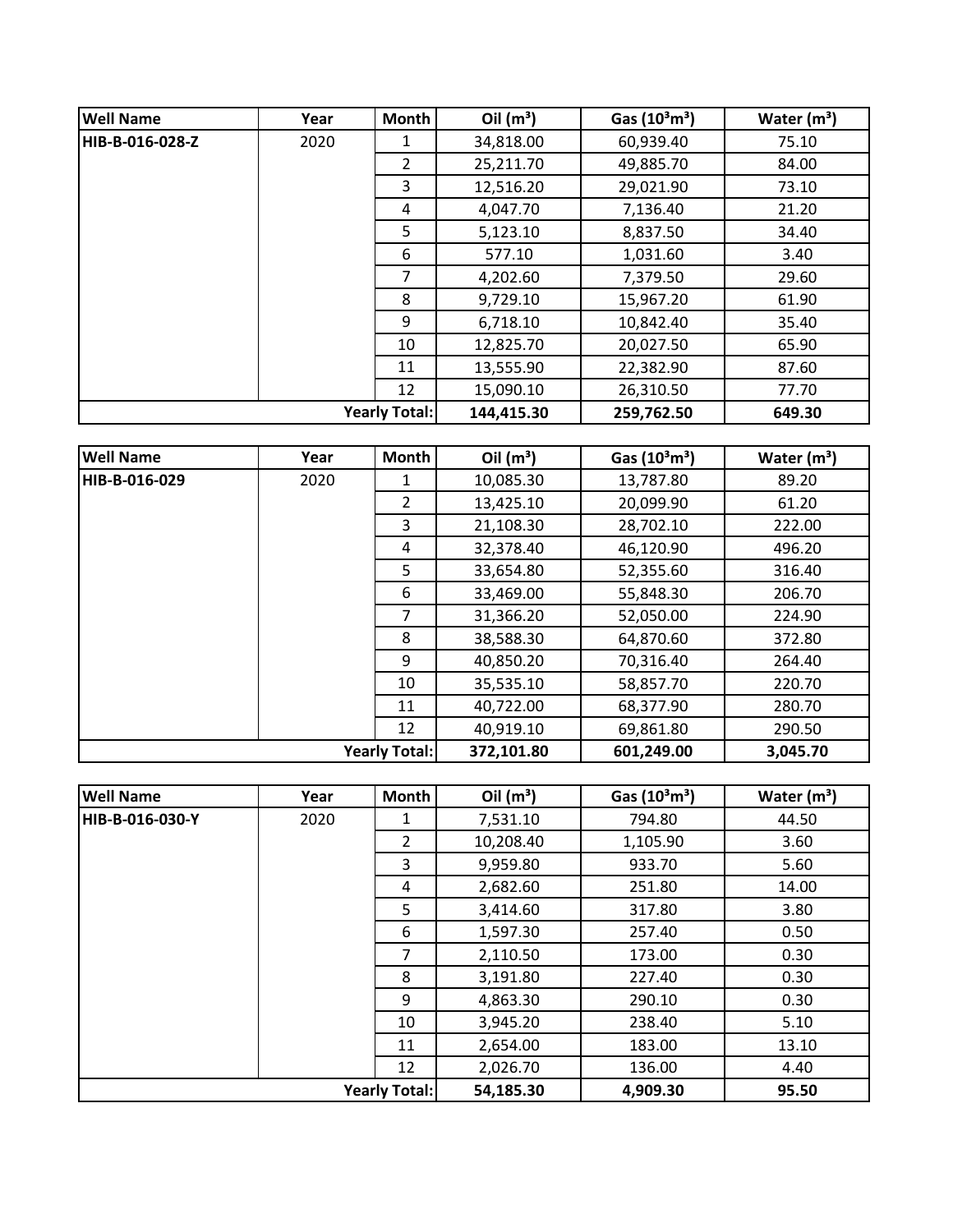| <b>Well Name</b> | Year | <b>Month</b>         | Oil $(m^3)$ | Gas $(10^3 \text{m}^3)$ | Water $(m^3)$ |
|------------------|------|----------------------|-------------|-------------------------|---------------|
| HIB-B-016-032-Y  | 2020 | 1                    | 9,379.90    | 1,286.60                | 21,114.50     |
|                  |      | $\overline{2}$       | 5,408.00    | 763.80                  | 16,649.90     |
|                  |      | 3                    | 7,861.50    | 1,266.10                | 43,246.10     |
|                  |      | 4                    | 10,020.30   | 1,297.70                | 35,909.10     |
|                  |      | 5                    | 10,326.50   | 1,327.00                | 37,081.90     |
|                  |      | 6                    | 9,133.30    | 1,213.90                | 29,836.50     |
|                  |      | $\overline{7}$       | 5,911.10    | 771.60                  | 22,952.20     |
|                  |      | 8                    | 10,071.20   | 1,180.70                | 33,874.20     |
|                  |      | 9                    | 11,521.10   | 1,445.80                | 41,645.40     |
|                  |      | 10                   | 9,144.60    | 1,321.60                | 40,903.40     |
|                  |      | 11                   | 8,344.90    | 1,195.50                | 41,425.20     |
|                  |      | 12                   | 10,100.40   | 1,275.50                | 46,194.90     |
|                  |      | <b>Yearly Total:</b> | 107,222.80  | 14,345.80               | 410,833.30    |

| <b>Well Name</b> | Year | Month                | Oil $(m^3)$ | Gas $(10^3 \text{m}^3)$ | Water $(m^3)$ |
|------------------|------|----------------------|-------------|-------------------------|---------------|
| HIB-B-016-033    | 2020 | 1                    | 1,954.00    | 1,305.60                | 10,447.30     |
|                  |      | $\overline{2}$       | 8.20        | 9.20                    | 99.10         |
|                  |      | 3                    | 0.00        | 0.00                    | 0.00          |
|                  |      | 4                    | 0.00        | 0.00                    | 0.00          |
|                  |      | 5                    | 0.00        | 0.00                    | 0.00          |
|                  |      | 6                    | 0.00        | 0.00                    | 0.00          |
|                  |      | 7                    | 0.00        | 0.00                    | 0.00          |
|                  |      | 8                    | 0.00        | 0.00                    | 0.00          |
|                  |      | 9                    | 0.00        | 0.00                    | 0.00          |
|                  |      | 10                   | 0.00        | 0.00                    | 0.00          |
|                  |      | 11                   | 0.00        | 0.00                    | 0.00          |
|                  |      | 12                   | 0.00        | 0.00                    | 0.00          |
|                  |      | <b>Yearly Total:</b> | 1,962.20    | 1,314.80                | 10,546.40     |

| <b>Well Name</b> | Year | Month                | Oil $(m^3)$ | Gas $(10^3 \text{m}^3)$ | Water $(m^3)$ |
|------------------|------|----------------------|-------------|-------------------------|---------------|
| HIB-B-016-034-Y  | 2020 | 1                    | 0.00        | 0.00                    | 0.00          |
|                  |      | $\overline{2}$       | 3,048.60    | 674.00                  | 10.60         |
|                  |      | 3                    | 0.00        | 0.00                    | 0.00          |
|                  |      | 4                    | 0.00        | 0.00                    | 0.00          |
|                  |      | 5                    | 0.00        | 0.00                    | 0.00          |
|                  |      | 6                    | 0.00        | 0.00                    | 0.00          |
|                  |      | 7                    | 0.00        | 0.00                    | 0.00          |
|                  |      | 8                    | 0.00        | 0.00                    | 0.00          |
|                  |      | 9                    | 0.00        | 0.00                    | 0.00          |
|                  |      | 10                   | 0.00        | 0.00                    | 0.00          |
|                  |      | 11                   | 0.00        | 0.00                    | 0.00          |
|                  |      | 12                   | 0.00        | 0.00                    | 0.00          |
|                  |      | <b>Yearly Total:</b> | 3,048.60    | 674.00                  | 10.60         |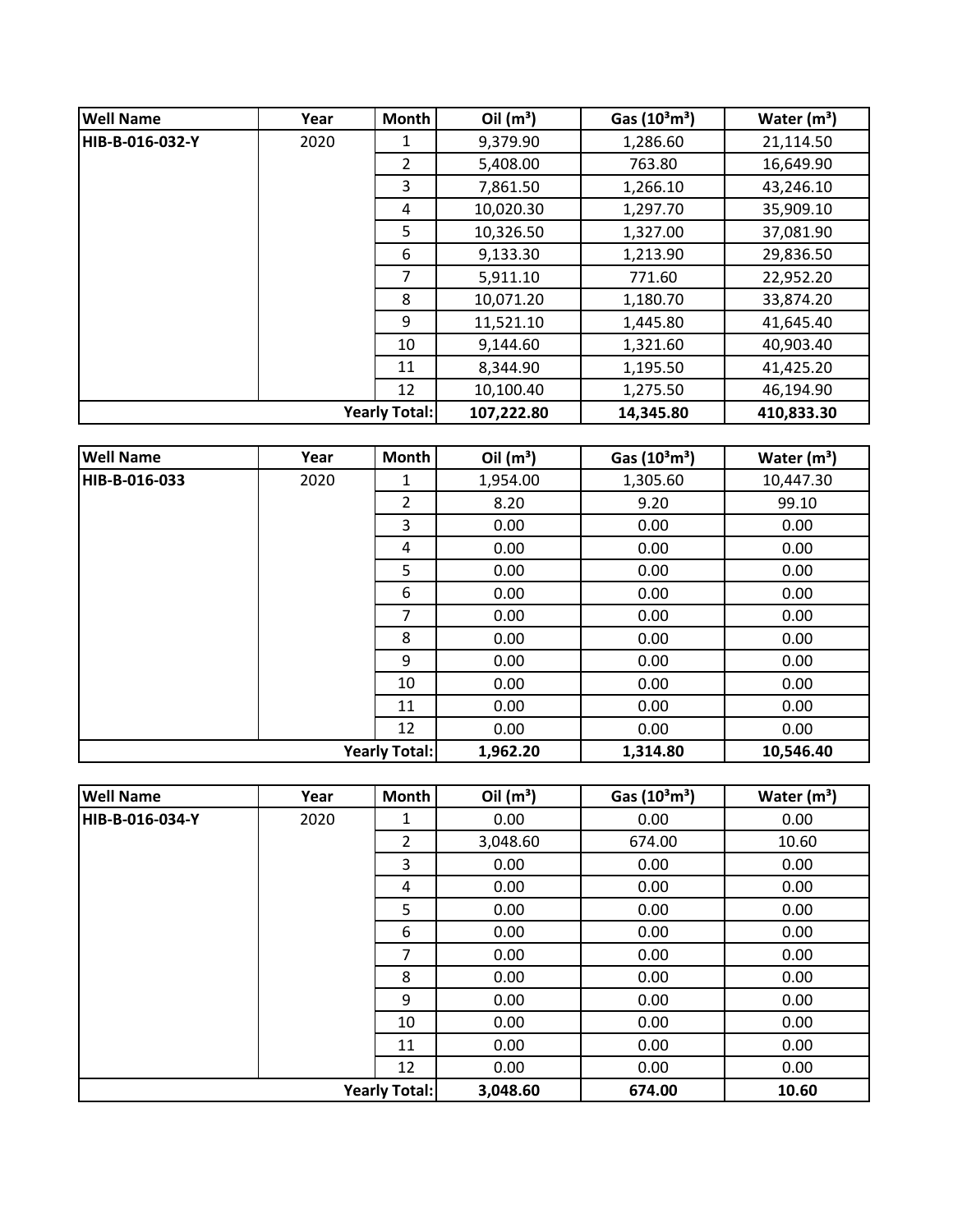| <b>Well Name</b> | Year | <b>Month</b>         | Oil $(m^3)$ | Gas $(10^3 \text{m}^3)$ | Water $(m^3)$ |
|------------------|------|----------------------|-------------|-------------------------|---------------|
| HIB-B-016-040    | 2020 | 1                    | 0.00        | 0.00                    | 0.00          |
|                  |      | 2                    | 0.00        | 0.00                    | 0.00          |
|                  |      | 3                    | 0.00        | 0.00                    | 0.00          |
|                  |      | 4                    | 0.00        | 0.00                    | 0.00          |
|                  |      | 5                    | 0.00        | 0.00                    | 0.00          |
|                  |      | 6                    | 20,984.60   | 14,848.10               | 116.20        |
|                  |      | 7                    | 19,672.20   | 16,507.90               | 152.90        |
|                  |      | 8                    | 20,180.90   | 27,237.40               | 88.40         |
|                  |      | 9                    | 14,733.20   | 21,465.60               | 70.40         |
|                  |      | 10                   | 12,239.20   | 17,826.20               | 61.70         |
|                  |      | 11                   | 17,759.20   | 27,223.20               | 106.60        |
|                  |      | 12                   | 17,180.40   | 27,416.40               | 108.10        |
|                  |      | <b>Yearly Total:</b> | 122,749.70  | 152,524.80              | 704.30        |

| <b>Well Name</b>     | Year | <b>Month</b>   | Oil $(m^3)$ | Gas $(10^3 \text{m}^3)$ | Water $(m^3)$ |
|----------------------|------|----------------|-------------|-------------------------|---------------|
| HIB-B-016-041-Z      | 2020 | 1              | 32,503.40   | 4,238.50                | 7.80          |
|                      |      | $\overline{2}$ | 32,647.00   | 4,413.60                | 41.60         |
|                      |      | 3              | 29,095.20   | 3,381.80                | 237.20        |
|                      |      | 4              | 35,029.20   | 4,121.40                | 1,362.30      |
|                      |      | 5              | 37,690.10   | 4,558.90                | 3,278.20      |
|                      |      | 6              | 31,496.10   | 3,944.10                | 7,812.30      |
|                      |      | $\overline{7}$ | 19,561.40   | 2,397.70                | 6,344.30      |
|                      |      | 8              | 27,601.30   | 3,318.60                | 17,675.10     |
|                      |      | 9              | 28,466.60   | 3,441.90                | 19,707.90     |
|                      |      | 10             | 28,246.30   | 3,279.20                | 19,960.10     |
|                      |      | 11             | 27,756.70   | 3,266.70                | 21,768.60     |
|                      |      | 12             | 25,630.30   | 2,745.10                | 25,934.20     |
| <b>Yearly Total:</b> |      |                | 355,723.60  | 43,107.50               | 124,129.60    |

| <b>Well Name</b> | Year | Month                | Oil $(m^3)$ | Gas $(10^3 \text{m}^3)$ | Water $(m^3)$ |
|------------------|------|----------------------|-------------|-------------------------|---------------|
| HIB-B-016-043    | 2020 | 1                    | 7,653.80    | 4,671.30                | 1,946.50      |
|                  |      | $\overline{2}$       | 6,428.80    | 3,265.80                | 1,968.70      |
|                  |      | 3                    | 7,550.60    | 2,934.30                | 3,493.60      |
|                  |      | 4                    | 11,159.30   | 6,654.20                | 5,886.10      |
|                  |      | 5                    | 4,556.30    | 2,600.00                | 2,084.10      |
|                  |      | 6                    | 3,458.10    | 1,262.70                | 835.40        |
|                  |      | 7                    | 16,081.60   | 8,596.40                | 8,668.60      |
|                  |      | 8                    | 7,464.10    | 3,441.50                | 3,293.00      |
|                  |      | 9                    | 0.00        | 0.00                    | 0.00          |
|                  |      | 10                   | 7,809.80    | 3,303.00                | 3,071.80      |
|                  |      | 11                   | 2,245.40    | 598.10                  | 3,162.90      |
|                  |      | 12                   | 12,413.20   | 4,097.80                | 21,248.00     |
|                  |      | <b>Yearly Total:</b> | 86,821.00   | 41,425.10               | 55,658.70     |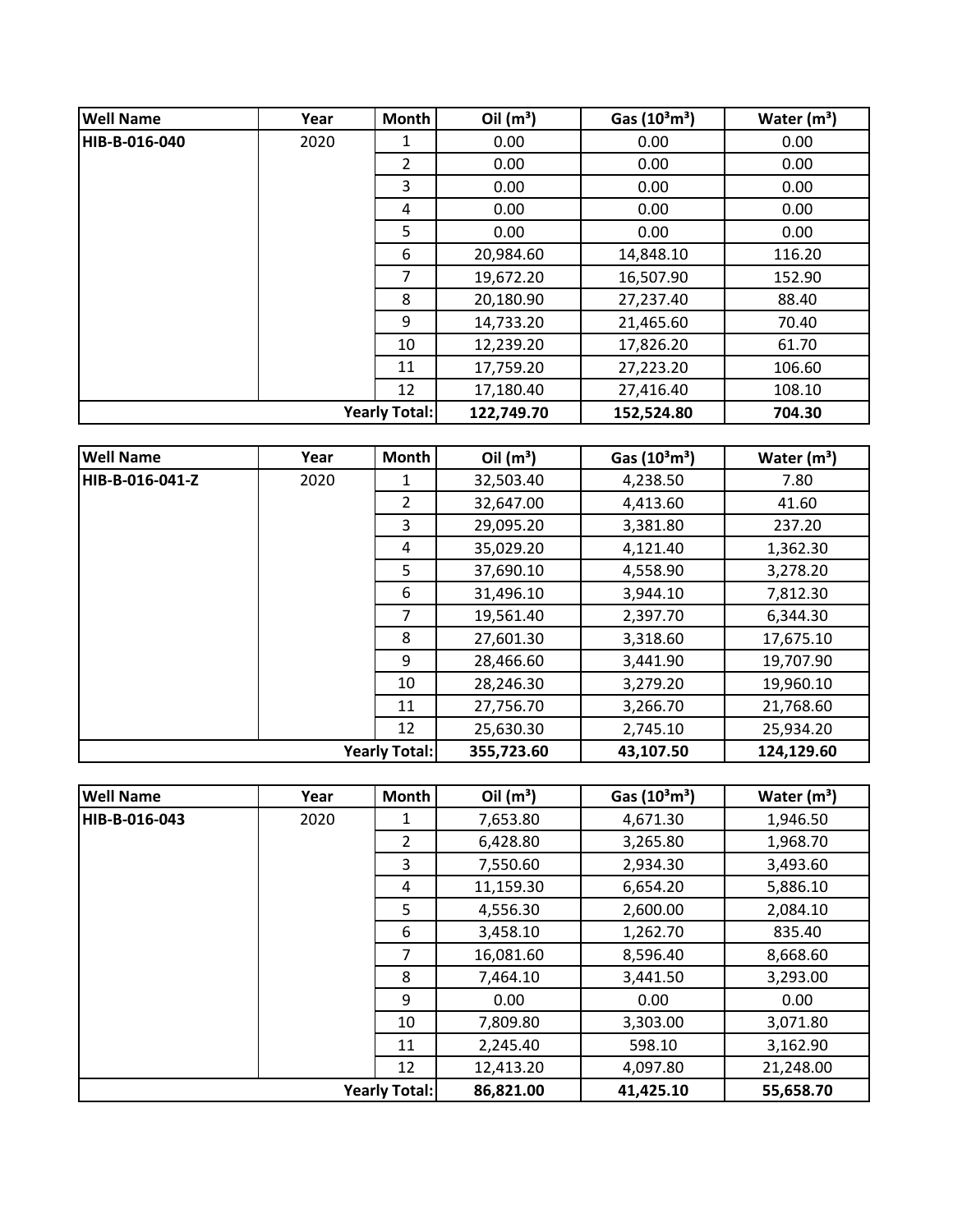| <b>Well Name</b> | Year | Month                | Oil $(m^3)$ | Gas $(10^3 \text{m}^3)$ | Water $(m^3)$ |
|------------------|------|----------------------|-------------|-------------------------|---------------|
| HIB-B-016-045-Z  | 2020 | 1                    | 9.80        | 3.10                    | 48.60         |
|                  |      | 2                    | 0.00        | 0.00                    | 0.00          |
|                  |      | 3                    | 0.00        | 0.00                    | 0.00          |
|                  |      | 4                    | 0.00        | 0.00                    | 0.00          |
|                  |      | 5                    | 71.70       | 20.40                   | 511.00        |
|                  |      | 6                    | 0.00        | 0.00                    | 0.00          |
|                  |      | 7                    | 0.00        | 0.00                    | 0.00          |
|                  |      | 8                    | 100.40      | 28.70                   | 709.60        |
|                  |      | 9                    | 0.00        | 0.00                    | 0.00          |
|                  |      | 10                   | 0.00        | 0.00                    | 0.00          |
|                  |      | 11                   | 0.00        | 0.00                    | 0.00          |
|                  |      | 12                   | 119.80      | 34.10                   | 875.60        |
|                  |      | <b>Yearly Total:</b> | 301.70      | 86.30                   | 2,144.80      |

| <b>Well Name</b> | Year | Month                | Oil $(m^3)$ | Gas $(10^3 \text{m}^3)$ | Water $(m^3)$ |
|------------------|------|----------------------|-------------|-------------------------|---------------|
| HIB-B-016-046    | 2020 | 1                    | 15,536.10   | 1,521.80                | 42,002.20     |
|                  |      | $\overline{2}$       | 11,289.00   | 1,120.10                | 39,163.80     |
|                  |      | 3                    | 16,195.30   | 1,473.50                | 64,190.80     |
|                  |      | 4                    | 12,990.70   | 2,090.80                | 63,672.40     |
|                  |      | 5                    | 14,863.50   | 1,905.30                | 57,756.50     |
|                  |      | 6                    | 13,242.00   | 1,596.60                | 50,688.10     |
|                  |      | $\overline{7}$       | 7,142.10    | 902.80                  | 39,901.70     |
|                  |      | 8                    | 11,631.00   | 1,515.20                | 58,641.60     |
|                  |      | 9                    | 13,560.00   | 1,824.90                | 58,274.30     |
|                  |      | 10                   | 11,523.20   | 1,629.60                | 57,522.00     |
|                  |      | 11                   | 9,664.00    | 1,571.30                | 60,680.20     |
|                  |      | 12                   | 10,503.00   | 1,613.40                | 66,303.10     |
|                  |      | <b>Yearly Total:</b> | 148,139.90  | 18,765.30               | 658,796.70    |

| <b>Well Name</b> | Year | <b>Month</b>         | Oil $(m^3)$ | Gas $(10^3 \text{m}^3)$ | Water $(m^3)$ |
|------------------|------|----------------------|-------------|-------------------------|---------------|
| HIB-B-016-048-Y  | 2020 | 1                    | 9,990.00    | 907.80                  | 144.00        |
|                  |      | $\overline{2}$       | 10,237.30   | 966.90                  | 269.20        |
|                  |      | 3                    | 11,000.60   | 926.10                  | 386.90        |
|                  |      | 4                    | 10,487.80   | 899.60                  | 404.50        |
|                  |      | 5                    | 11,078.20   | 948.80                  | 428.70        |
|                  |      | 6                    | 8,890.50    | 788.40                  | 298.80        |
|                  |      | 7                    | 7,643.90    | 689.30                  | 352.50        |
|                  |      | 8                    | 9,191.90    | 769.40                  | 431.10        |
|                  |      | 9                    | 9,135.60    | 775.20                  | 436.20        |
|                  |      | 10                   | 8,773.90    | 796.10                  | 368.50        |
|                  |      | 11                   | 8,982.30    | 859.60                  | 393.10        |
|                  |      | 12                   | 6,439.20    | 622.60                  | 295.20        |
|                  |      | <b>Yearly Total:</b> | 111,851.20  | 9,949.80                | 4,208.70      |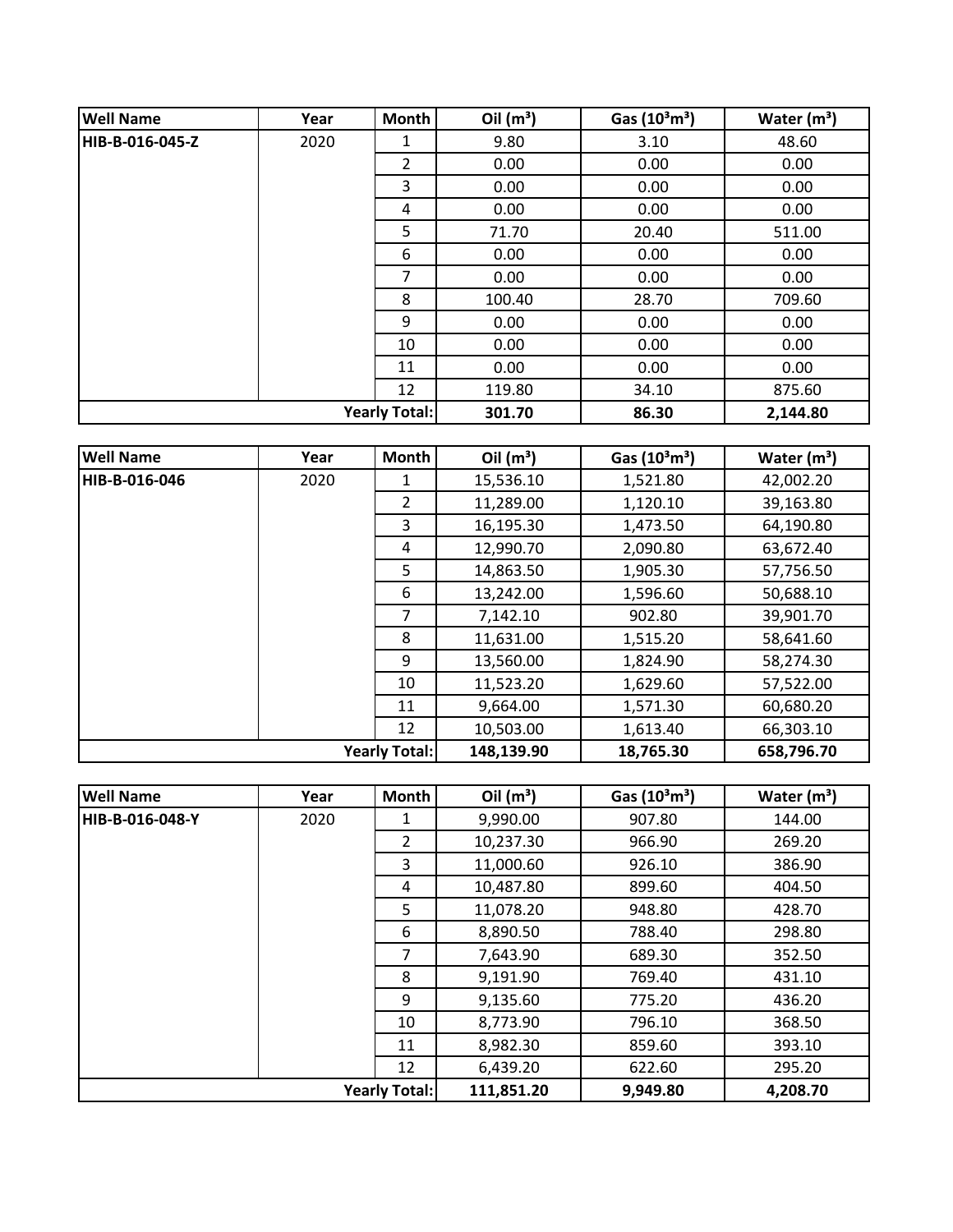| <b>Well Name</b>     | Year | <b>Month</b>   | Oil $(m^3)$ | Gas $(10^3 \text{m}^3)$ | Water $(m^3)$ |
|----------------------|------|----------------|-------------|-------------------------|---------------|
| HIB-B-016-049-Y      | 2020 | 1              | 589.40      | 1,291.60                | 31.20         |
|                      |      | $\overline{2}$ | 3,770.40    | 6,426.30                | 235.30        |
|                      |      | 3              | 7,674.10    | 11,037.00               | 536.80        |
|                      |      | 4              | 1,351.00    | 3,586.50                | 126.40        |
|                      |      | 5              | 897.50      | 1,883.00                | 2.40          |
|                      |      | 6              | 3,956.70    | 8,653.30                | 77.80         |
|                      |      | 7              | 1,980.60    | 4,270.70                | 72.50         |
|                      |      | 8              | 3,344.70    | 7,784.00                | 61.20         |
|                      |      | 9              | 898.10      | 2,324.00                | 16.60         |
|                      |      | 10             | 152.60      | 384.70                  | 3.80          |
|                      |      | 11             | 2,293.00    | 5,861.60                | 63.20         |
|                      |      | 12             | 203.00      | 527.80                  | 5.80          |
| <b>Yearly Total:</b> |      |                | 27,111.10   | 54,030.50               | 1,233.00      |

| <b>Well Name</b>     | Year | Month          | Oil $(m^3)$ | Gas $(10^3 \text{m}^3)$ | Water $(m^3)$ |
|----------------------|------|----------------|-------------|-------------------------|---------------|
| HIB-B-016-051-Z      | 2020 | 1              | 11,122.30   | 1,480.40                | 1.00          |
|                      |      | $\overline{2}$ | 0.00        | 0.00                    | 0.00          |
|                      |      | 3              | 0.00        | 0.00                    | 0.00          |
|                      |      | 4              | 0.00        | 0.00                    | 0.00          |
|                      |      | 5              | 0.00        | 0.00                    | 0.00          |
|                      |      | 6              | 0.00        | 0.00                    | 0.00          |
|                      |      | 7              | 0.00        | 0.00                    | 0.00          |
|                      |      | 8              | 0.00        | 0.00                    | 0.00          |
|                      |      | 9              | 0.00        | 0.00                    | 0.00          |
|                      |      | 10             | 0.00        | 0.00                    | 0.00          |
|                      |      | 11             | 0.00        | 0.00                    | 0.00          |
|                      |      | 12             | 3,671.20    | 449.80                  | 13.40         |
| <b>Yearly Total:</b> |      | 14,793.50      | 1,930.20    | 14.40                   |               |

| <b>Well Name</b>     | Year | <b>Month</b>   | Oil $(m^3)$ | Gas $(10^3 \text{m}^3)$ | Water $(m^3)$ |
|----------------------|------|----------------|-------------|-------------------------|---------------|
| HIB-B-016-056        | 2020 |                | 7,651.50    | 11,346.50               | 1,414.60      |
|                      |      | $\overline{2}$ | 28,442.50   | 45,059.50               | 6,536.30      |
|                      |      | 3              | 31,898.70   | 48,879.20               | 7,681.50      |
|                      |      | 4              | 30,253.00   | 51,340.80               | 8,188.60      |
|                      |      | 5              | 25,767.20   | 46,610.50               | 6,278.80      |
|                      |      | 6              | 22,877.60   | 39,973.90               | 5,416.50      |
|                      |      | 7              | 14,672.00   | 24,400.00               | 4,256.00      |
|                      |      | 8              | 23,398.10   | 38,168.10               | 6,425.00      |
|                      |      | 9              | 26,899.20   | 37,843.00               | 6,053.20      |
|                      |      | 10             | 28,211.40   | 39,181.60               | 5,145.80      |
|                      |      | 11             | 29,583.90   | 42,188.10               | 5,781.00      |
|                      |      | 12             | 29,394.80   | 45,347.50               | 6,953.10      |
| <b>Yearly Total:</b> |      |                | 299,049.90  | 470,338.70              | 70,130.40     |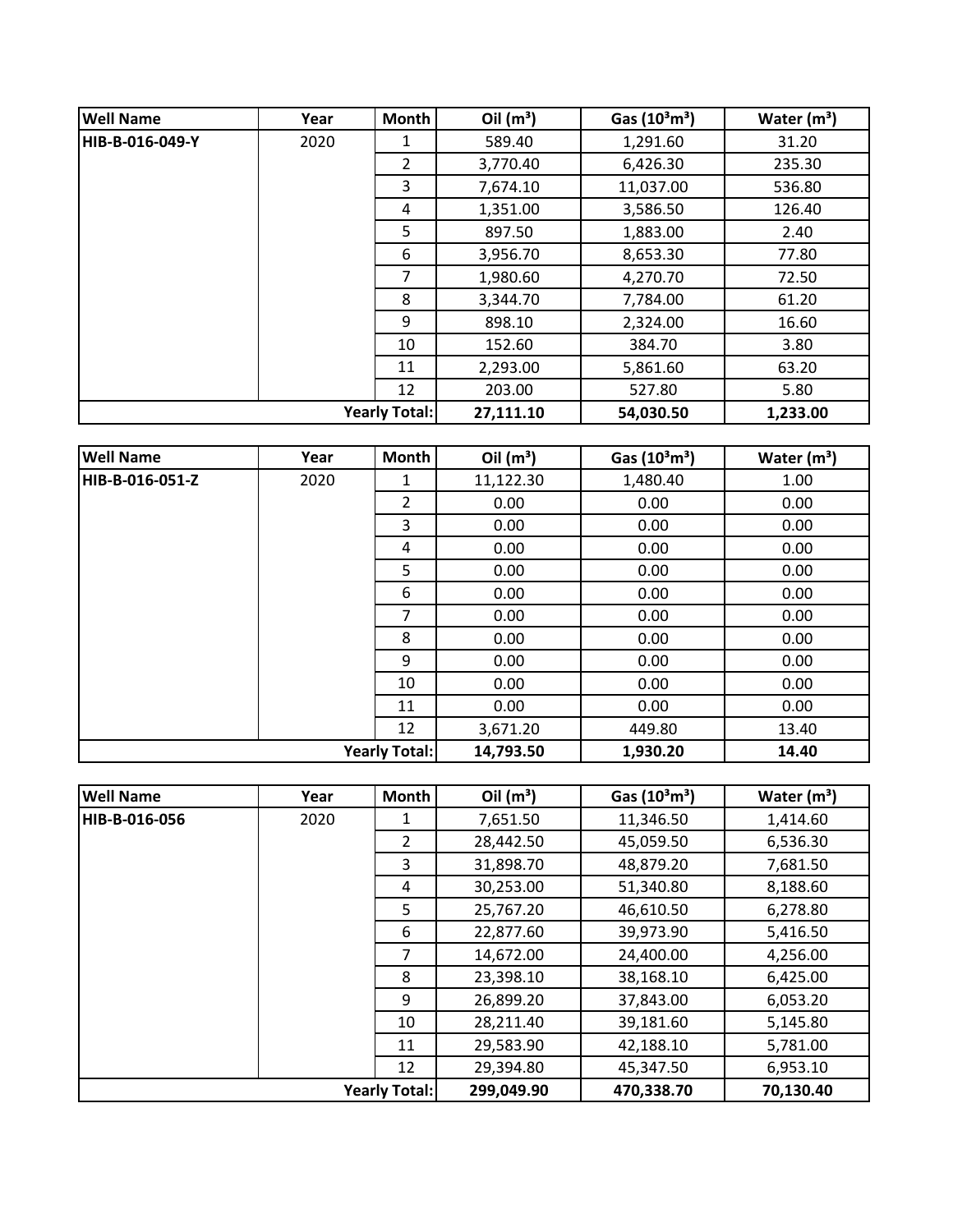| <b>Well Name</b>     | Year | Month          | Oil $(m^3)$ | Gas $(10^3 \text{m}^3)$ | Water $(m^3)$ |
|----------------------|------|----------------|-------------|-------------------------|---------------|
| HIB-B-016-057-X      | 2020 | 1              | 21,959.10   | 4,587.30                | 1,729.00      |
|                      |      | $\overline{2}$ | 21,280.90   | 4,701.40                | 1,860.00      |
|                      |      | 3              | 23,626.30   | 4,892.90                | 1,484.30      |
|                      |      | 4              | 10,952.90   | 2,251.80                | 702.00        |
|                      |      | 5              | 2,890.10    | 616.80                  | 181.40        |
|                      |      | 6              | 5,256.50    | 1,512.00                | 2,556.20      |
|                      |      | 7              | 4,871.90    | 1,415.40                | 3,120.20      |
|                      |      | 8              | 12,724.40   | 2,752.90                | 3,735.10      |
|                      |      | 9              | 9,096.60    | 2,025.70                | 3,477.70      |
|                      |      | 10             | 5,655.80    | 1,217.20                | 2,168.30      |
|                      |      | 11             | 21,185.50   | 4,069.10                | 3,068.70      |
|                      |      | 12             | 24,496.40   | 4,640.80                | 2,095.20      |
| <b>Yearly Total:</b> |      | 163,996.40     | 34,683.30   | 26,178.10               |               |

| <b>Well Name</b> | Year | Month                | Oil $(m^3)$ | Gas $(10^3 \text{m}^3)$ | Water $(m^3)$ |
|------------------|------|----------------------|-------------|-------------------------|---------------|
| НІВ-В-016-058-Y  | 2020 | 1                    | 0.00        | 0.00                    | 0.00          |
|                  |      | $\overline{2}$       | 0.00        | 0.00                    | 0.00          |
|                  |      | 3                    | 5,670.80    | 1,253.70                | 2.30          |
|                  |      | 4                    | 8,300.00    | 1,834.60                | 3.00          |
|                  |      | 5                    | 0.00        | 0.00                    | 0.00          |
|                  |      | 6                    | 173.70      | 41.30                   | 0.10          |
|                  |      | 7                    | 6,217.30    | 823.60                  | 5.20          |
|                  |      | 8                    | 30,449.80   | 2,437.00                | 22.50         |
|                  |      | 9                    | 25,510.00   | 1,713.10                | 25.50         |
|                  |      | 10                   | 23,296.70   | 1,348.10                | 22.90         |
|                  |      | 11                   | 23,733.00   | 1,693.80                | 63.40         |
|                  |      | 12                   | 25,490.60   | 1,888.30                | 92.60         |
|                  |      | <b>Yearly Total:</b> | 148,841.90  | 13,033.50               | 237.50        |

| <b>Well Name</b>     | Year | Month          | Oil $(m^3)$ | Gas $(10^3 \text{m}^3)$ | Water $(m^3)$ |
|----------------------|------|----------------|-------------|-------------------------|---------------|
| HIB-B-016-059        | 2020 | 1              | 729.10      | 68.00                   | 181.80        |
|                      |      | $\overline{2}$ | 1,186.40    | 112.10                  | 379.60        |
|                      |      | 3              | 0.00        | 0.00                    | 0.00          |
|                      |      | 4              | 0.00        | 0.00                    | 0.00          |
|                      |      | 5              | 0.00        | 0.00                    | 0.00          |
|                      |      | 6              | 0.00        | 0.00                    | 0.00          |
|                      |      | 7              | 0.00        | 0.00                    | 0.00          |
|                      |      | 8              | 0.00        | 0.00                    | 0.00          |
|                      |      | 9              | 0.00        | 0.00                    | 0.00          |
|                      |      | 10             | 0.00        | 0.00                    | 0.00          |
|                      |      | 11             | 0.00        | 0.00                    | 0.00          |
|                      |      | 12             | 0.00        | 0.00                    | 0.00          |
| <b>Yearly Total:</b> |      |                | 1,915.50    | 180.10                  | 561.40        |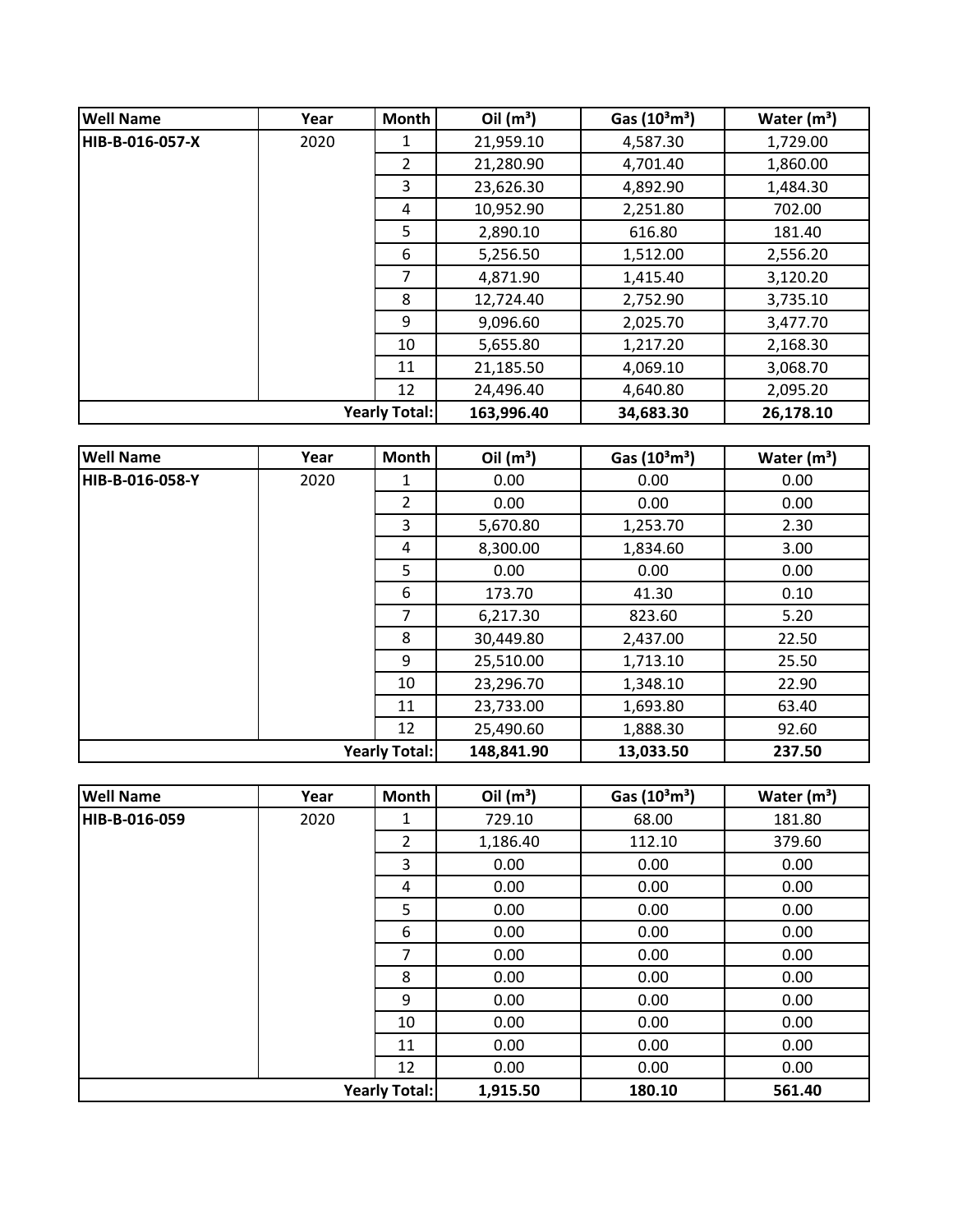| <b>Well Name</b> | Year                 | Month          | Oil $(m^3)$ | Gas $(10^3 \text{m}^3)$ | Water $(m^3)$ |
|------------------|----------------------|----------------|-------------|-------------------------|---------------|
| HIBS-B-016-063-Z | 2020                 | 1              | 14,161.00   | 1,809.10                | 4.70          |
|                  |                      | $\overline{2}$ | 17,064.80   | 5,359.90                | 14.30         |
|                  |                      | 3              | 19,041.60   | 6,242.90                | 22.80         |
|                  |                      | 4              | 17,762.10   | 3,213.00                | 163.70        |
|                  |                      | 5              | 17,002.40   | 3,160.10                | 14.40         |
|                  |                      | 6              | 15,565.60   | 3,208.10                | 7.90          |
|                  |                      | 7              | 12,956.40   | 2,789.70                | 6.80          |
|                  |                      | 8              | 15,367.10   | 3,321.40                | 10.20         |
|                  |                      | 9              | 14,517.10   | 3,178.60                | 23.20         |
|                  |                      | 10             | 13,016.10   | 2,807.00                | 15.00         |
|                  |                      | 11             | 12,888.90   | 2,870.50                | 9.50          |
|                  |                      | 12             | 12,835.00   | 2,969.90                | 10.70         |
|                  | <b>Yearly Total:</b> |                | 182,178.10  | 40,930.20               | 303.20        |

| <b>Well Name</b>     | Year | <b>Month</b>   | Oil $(m^3)$ | Gas $(10^3 \text{m}^3)$ | Water $(m^3)$ |
|----------------------|------|----------------|-------------|-------------------------|---------------|
| HIBS-B-016-038       | 2020 | 1              | 10,027.70   | 2,291.90                | 26,247.60     |
|                      |      | $\overline{2}$ | 4,034.40    | 977.10                  | 14,910.40     |
|                      |      | 3              | 15,525.70   | 2,706.60                | 31,438.80     |
|                      |      | 4              | 20,041.00   | 3,082.80                | 39,742.80     |
|                      |      | 5              | 26,660.00   | 5,101.50                | 59,620.50     |
|                      |      | 6              | 18,825.20   | 4,133.10                | 48,123.00     |
|                      |      | 7              | 11,005.20   | 2,433.90                | 36,625.10     |
|                      |      | 8              | 6,827.60    | 1,904.10                | 41,867.00     |
|                      |      | 9              | 12,143.10   | 3,039.60                | 54,841.60     |
|                      |      | 10             | 13,014.50   | 2,967.30                | 52,703.30     |
|                      |      | 11             | 5,814.40    | 1,330.70                | 26,723.60     |
|                      |      | 12             | 10,575.30   | 2,460.80                | 50,055.90     |
| <b>Yearly Total:</b> |      |                | 154,494.10  | 32,429.40               | 482,899.60    |

| <b>Well Name</b>     | Year | Month          | Oil $(m^3)$  | Gas $(10^3 \text{m}^3)$ | Water $(m^3)$ |
|----------------------|------|----------------|--------------|-------------------------|---------------|
| HIBS-B-016-042-Z     | 2020 |                | 117,161.90   | 16,943.90               | 1,175.40      |
|                      |      | $\overline{2}$ | 123,856.90   | 18,077.10               | 1,667.60      |
|                      |      | 3              | 115,842.50   | 14,350.80               | 2,278.00      |
|                      |      | 4              | 107,617.60   | 13,549.80               | 2,376.40      |
|                      |      | 5              | 114,647.10   | 14,799.00               | 2,763.40      |
|                      |      | 6              | 100,254.40   | 13,251.40               | 2,614.20      |
|                      |      | $\overline{7}$ | 91,819.90    | 11,783.90               | 3,365.90      |
|                      |      | 8              | 105,433.60   | 13,558.20               | 2,364.60      |
|                      |      | 9              | 102,975.80   | 13,407.20               | 1,963.50      |
|                      |      | 10             | 103,428.50   | 12,920.30               | 1,929.60      |
|                      |      | 11             | 101,309.20   | 12,800.80               | 2,051.30      |
|                      |      | 12             | 103,555.70   | 13,324.30               | 2,212.20      |
| <b>Yearly Total:</b> |      |                | 1,287,903.10 | 168,766.70              | 26,762.10     |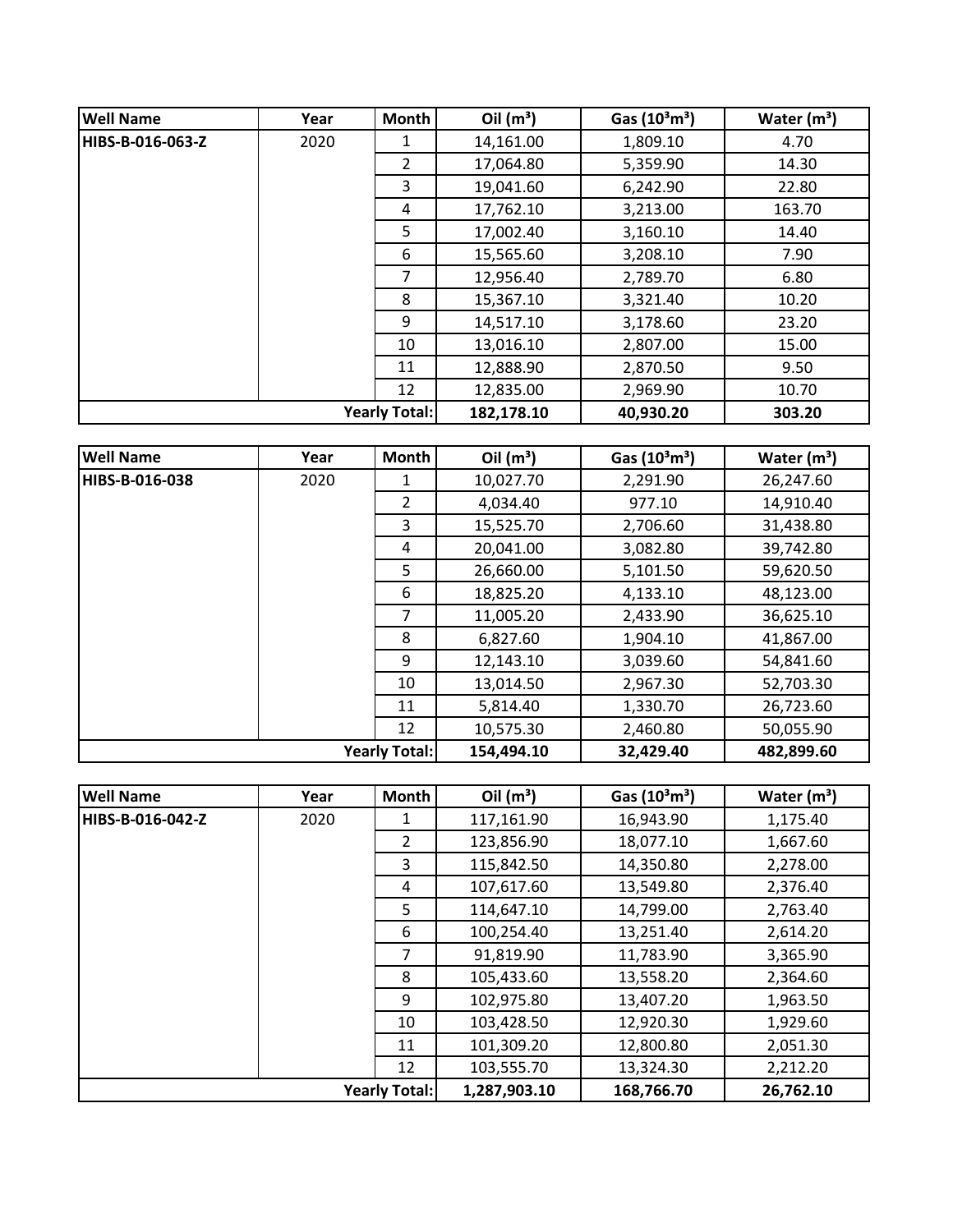| <b>Well Name</b> | Year | Month                | Oil $(m^3)$ | Gas $(10^3 \text{m}^3)$ | Water $(m^3)$ |
|------------------|------|----------------------|-------------|-------------------------|---------------|
| HIBS-B-016-047-Z | 2020 | 1                    | 33,325.70   | 4,931.00                | 44,004.30     |
|                  |      | $\overline{2}$       | 30,156.10   | 4,530.20                | 48,975.70     |
|                  |      | 3                    | 28,118.10   | 3,765.60                | 56,281.60     |
|                  |      | 4                    | 25,125.20   | 3,561.70                | 61,397.70     |
|                  |      | 5                    | 27,521.80   | 3,261.30                | 57,630.80     |
|                  |      | 6                    | 20,529.50   | 3,510.10                | 55,264.20     |
|                  |      | 7                    | 12,956.70   | 2,175.90                | 41,456.70     |
|                  |      | 8                    | 20,787.30   | 2,561.80                | 73,071.20     |
|                  |      | 9                    | 23,705.60   | 3,022.40                | 67,299.30     |
|                  |      | 10                   | 23,194.40   | 3,015.50                | 63,187.70     |
|                  |      | 11                   | 21,819.20   | 2,925.20                | 67,302.20     |
|                  |      | 12                   | 22,533.60   | 3,071.50                | 71,581.50     |
|                  |      | <b>Yearly Total:</b> | 289,773.20  | 40,332.20               | 707,452.90    |

| <b>Well Name</b>     | Year | <b>Month</b>   | Oil $(m^3)$ | Gas $(10^3 \text{m}^3)$ | Water $(m^3)$ |
|----------------------|------|----------------|-------------|-------------------------|---------------|
| HIBS-B-016-064       | 2020 | 1              | 13,106.20   | 4,741.80                | 40,071.50     |
|                      |      | $\overline{2}$ | 6,037.20    | 2,276.60                | 25,041.40     |
|                      |      | 3              | 1,883.80    | 1,721.40                | 43,437.20     |
|                      |      | 4              | 2,971.40    | 1,894.30                | 50,782.10     |
|                      |      | 5              | 8,362.90    | 3,393.40                | 64,655.30     |
|                      |      | 6              | 6,960.50    | 2,763.50                | 49,021.50     |
|                      |      | 7              | 1,669.50    | 997.00                  | 27,566.60     |
|                      |      | 8              | 1,592.60    | 685.80                  | 25,785.20     |
|                      |      | 9              | 4,039.40    | 1,622.60                | 69,387.00     |
|                      |      | 10             | 3,597.90    | 1,460.20                | 47,199.10     |
|                      |      | 11             | 3,020.60    | 1,112.80                | 27,635.70     |
|                      |      | 12             | 4,474.30    | 1,945.20                | 59,086.80     |
| <b>Yearly Total:</b> |      |                | 57,716.30   | 24,614.60               | 529,669.40    |

| <b>Well Name</b>     | Year | <b>Month</b>   | Oil $(m^3)$ | Gas $(10^3 \text{m}^3)$ | Water $(m^3)$ |
|----------------------|------|----------------|-------------|-------------------------|---------------|
| HIBS-B-016-021-X     | 2020 | 1              | 5,786.80    | 1,331.20                | 21,045.10     |
|                      |      | $\overline{2}$ | 1,564.20    | 364.50                  | 7,299.70      |
|                      |      | 3              | 1,153.00    | 232.20                  | 6,046.70      |
|                      |      | 4              | 0.00        | 0.00                    | 0.00          |
|                      |      | 5              | 11,833.60   | 2,152.10                | 49,691.00     |
|                      |      | 6              | 10,324.20   | 2,044.00                | 38,253.20     |
|                      |      | 7              | 2,419.50    | 485.40                  | 11,252.30     |
|                      |      | 8              | 1,379.10    | 274.10                  | 6,059.40      |
|                      |      | 9              | 4,905.60    | 978.70                  | 19,982.20     |
|                      |      | 10             | 0.00        | 0.00                    | 0.00          |
|                      |      | 11             | 207.10      | 40.30                   | 913.90        |
|                      |      | 12             | 0.00        | 0.00                    | 0.00          |
| <b>Yearly Total:</b> |      |                | 39,573.10   | 7,902.50                | 160,543.50    |